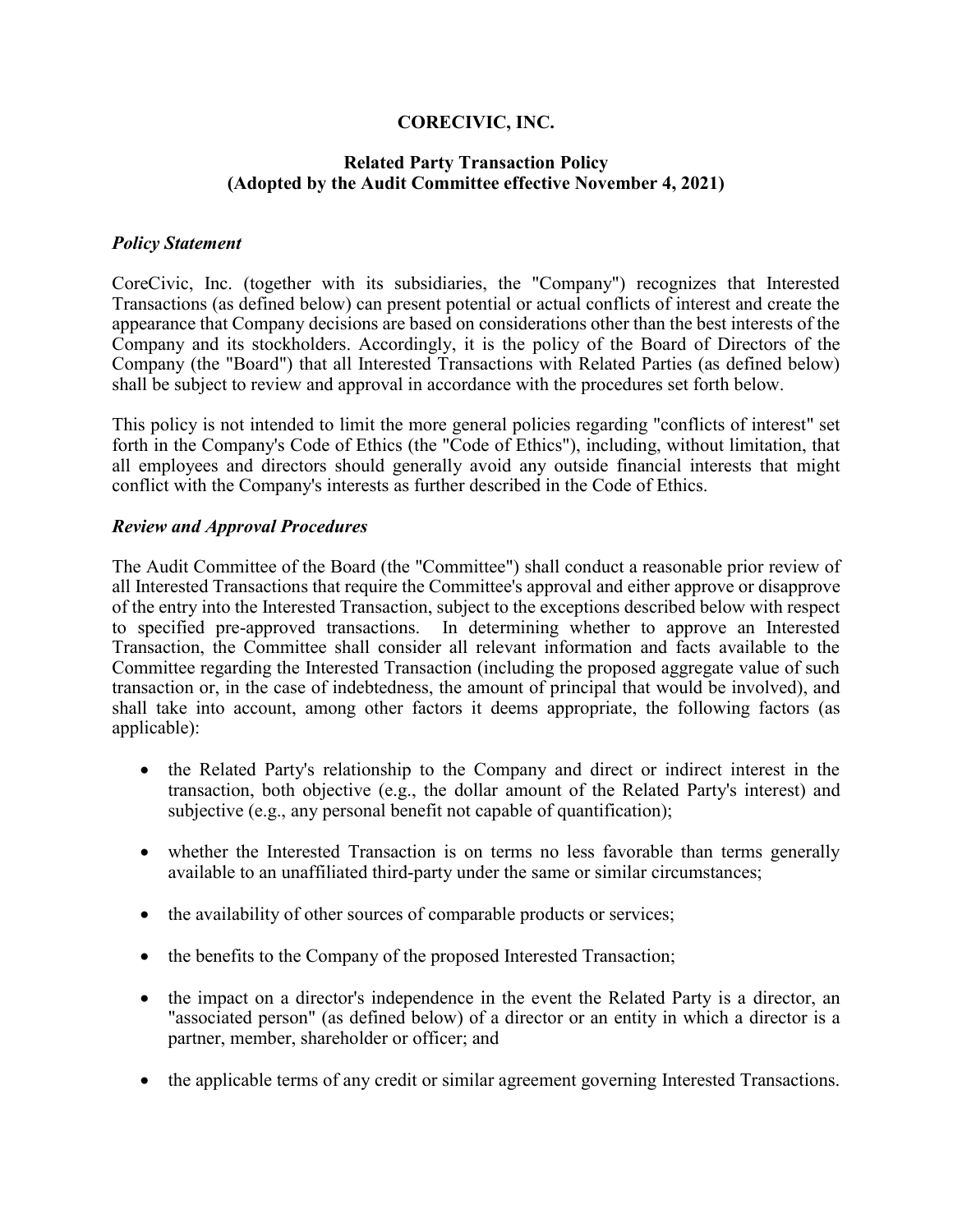The Committee has reviewed the potentially Interested Transactions described below under "Certain Pre-Approved Interested Transactions" and determined that each of the transactions described therein shall be deemed to be pre-approved by the Committee under the terms of this policy. In connection with each regularly scheduled meeting of the Committee, a summary of each new Interested Transaction deemed pre-approved pursuant to paragraph three (3), four (4), six (6) or seven (7) under "Certain Pre-Approved Interested Transactions" below shall be provided to the Committee for its review.

The Committee shall, on at least an annual basis, review and assess ongoing relationships that constitute Interested Transactions with Related Parties to see, based on all relevant facts, information and circumstances (including the Company's contractual obligations), if the Interested Transaction remains appropriate or should otherwise be modified or terminated.

No director shall participate in any approval of an Interested Transaction for which he or she (or any of his or her associated persons) is a Related Party or otherwise has a direct or indirect interest, except that the director shall provide all material information concerning the Interested Transaction to the Committee.

## *Additional Procedures*

In the event an Interested Transaction that inadvertently was not previously approved by the Committee, the following steps shall be taken:

- If the transaction is pending or ongoing, it shall be submitted to the Committee promptly, and the Committee shall consider all of the relevant facts and circumstances available to the Committee including (if applicable) but not limited to the factors set forth above under the heading "Review and Approval Procedures".
- If the transaction is completed, the Committee shall evaluate the transaction, taking into account the same factors set forth above under the heading "Review and Approval Procedures," to determine if rescission of the transaction or other action is appropriate, and shall request that the General Counsel evaluate the Company's controls and procedures to ascertain the reason the transaction was not submitted to the Committee for prior approval and whether any changes to these procedures are recommended.

### *Definition of Interested Transaction and Related Party*

An "Interested Transaction" is any transaction, arrangement or relationship or series of similar transactions, arrangements or relationships (including any indebtedness or guarantee of indebtedness) in which:

- the aggregate amount involved exceeded, or will or may be expected to exceed, \$120,000 in any calendar year;
- the Company was, is or will be a participant; and
- any Related Party had, has or will have a direct or indirect interest, which interest, for avoidance of doubt, need not solely be an economic benefit; provided that a Related Party will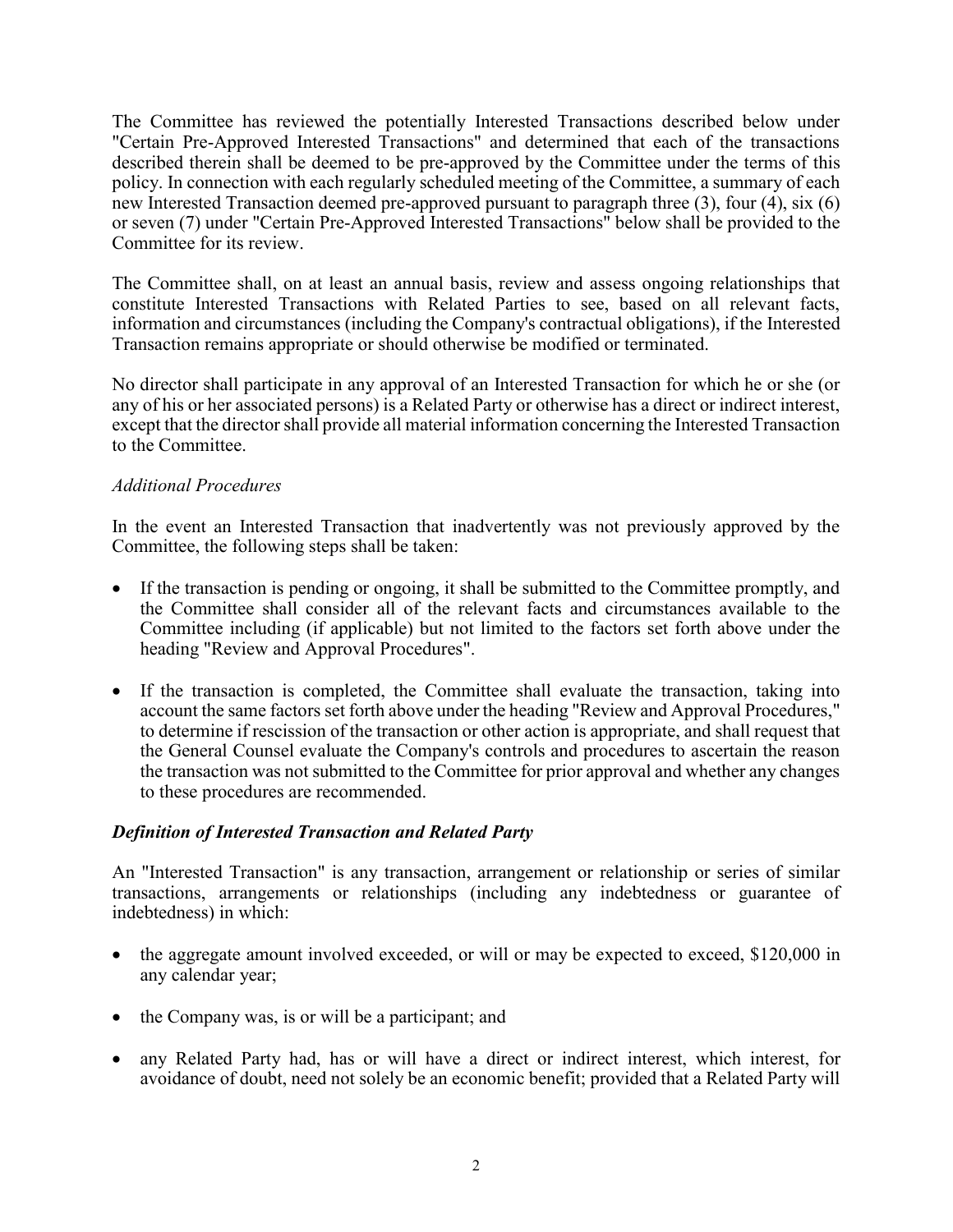not be deemed to have an "indirect" interest solely as a result of being a director or a less than ten percent (10%) beneficial owner of another entity.

A "Related Party" is any:

- person who is or was (since the beginning of the last fiscal year for which the Company has filed an Annual Report on Form 10-K and proxy statement, even if that person does not presently serve in that role) an executive officer of the Company, director or nominee for election as a director of the Company;
- greater than five percent  $(5%)$  beneficial owner of the Company's common stock or other equity securities;
- "immediate family member" of any of the foregoing. Immediate family member includes a person's spouse, parents, stepparents, children, stepchildren, siblings, mothers- and fathers-in-law, sons- and daughters-in-law, and brothers- and sisters-in-law and anyone residing in such person's home (other than a tenant or employee) (collectively, "associated persons"); or
- firm, corporation or other entity in which any of the foregoing persons is employed or is a general partner, managing member or principal or in a similar position or in which such person has a ten percent (10%) or greater beneficial ownership interest.

# *Certain Pre-Approved Interested Transactions*

The Committee has reviewed the types of potentially Interested Transactions described below and determined that each of the following Interested Transactions shall be deemed to be pre-approved by the Committee, even if the aggregate amount involved will exceed \$120,000.

- **1. Employment of named executive officers.** Any employment by the Company of an executive officer of the Company if:
	- the related compensation is required to be reported in the Company's proxy statement under Item 402 of the Securities and Exchange Commission's (the "SEC") compensation disclosure requirements under Regulation S-K; or
	- the executive officer is not an immediate family member of another executive officer or director of the Company, the related compensation would be reported in the Company's proxy statement under Item 402 of the SEC's compensation disclosure requirements under Regulation S-K if the executive officer was a "named executive officer" (as defined under the applicable SEC rules), and the Company's Compensation Committee approved (or recommended that the Board approve) such compensation.
- **2. Director compensation.** Any compensation paid to a director if the compensation is required to be reported in the Company's proxy statement under Item 402 of the SEC's compensation disclosure requirements under Regulation S-K.
- **3. Certain transactions with other companies.** Any transaction with another company at which a Related Party's only relationship is as an employee (other than an executive